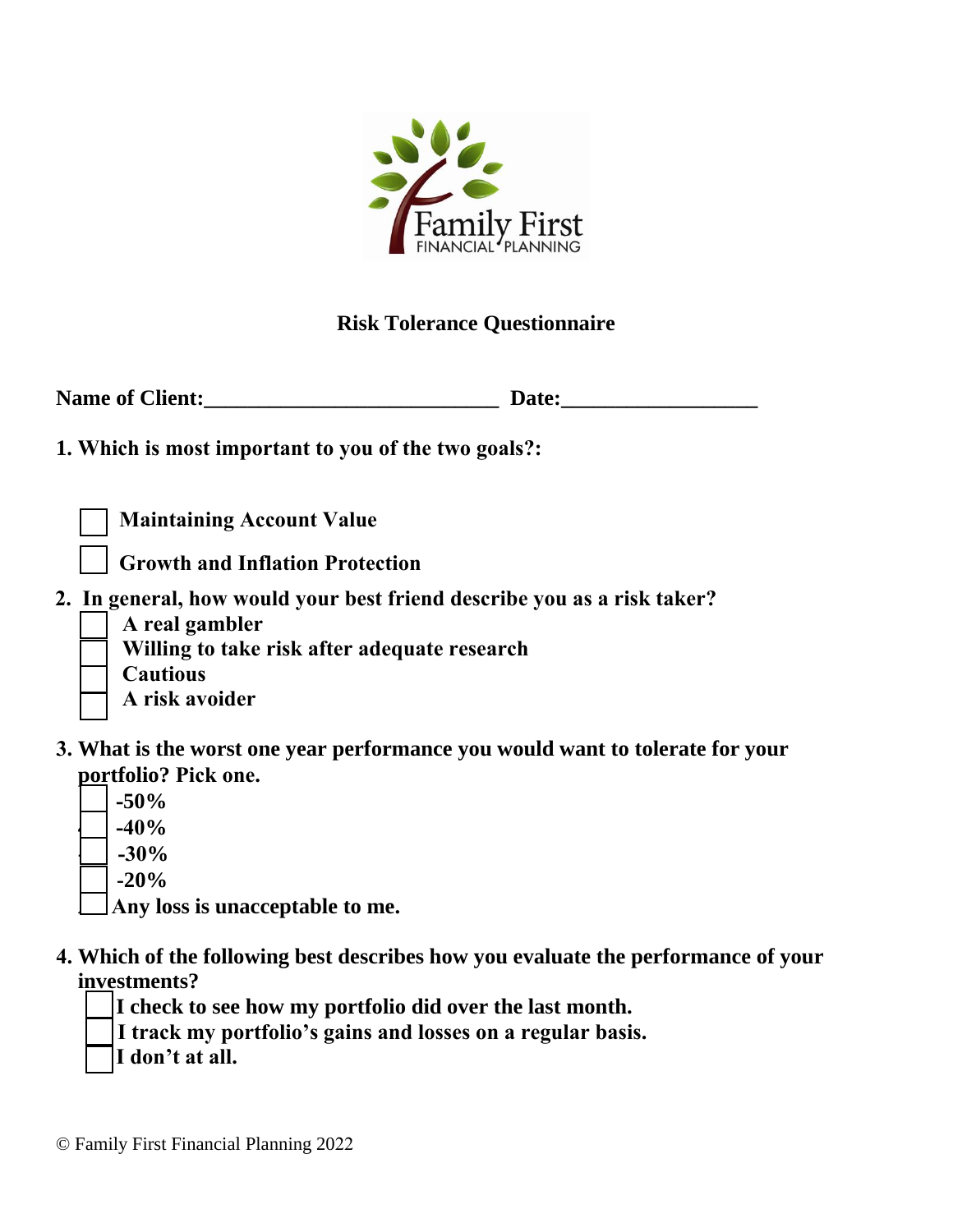**5. Do you need income from your investments now?**

**Yes**  $\Box$  No

**6. If answered no to Question 5, how soon in the future will you be making withdrawals from your account to accommodate your goal for this portfolio?**

| 0-3 years     |
|---------------|
| 4-7 years     |
| 8-12 years    |
| $13-20$ years |
| $20+$ years   |

**7. Which of the following three statements best describes your feelings about investing?**

**I prefer conservative investments which will minimize the chance of losing any**

**principal in a given year. (I realize this may limit my portfolio's long-term growth).** 

**I am comfortable with a moderate amount of risk and am willing to tolerate periodic market downturns in order to increase chances of future growth.** 

**I seek maximum future growth and am not concerned about short term fluctuations in value. I am willing to incur significant short-term losses to maximize long term gains.** 

**8. In 2008, if you had investments, how did you react to the market decline?**

**You immediately sold all or most of your investments.**

**You looked at some changes but did not liquidate everything.**

**You were concerned and monitored the market and made no changes. You felt that the market was likely to go up again at some time in the future.**

**You were not invested in any securities which fluctuate with the market.**

**You invested more into the market.**